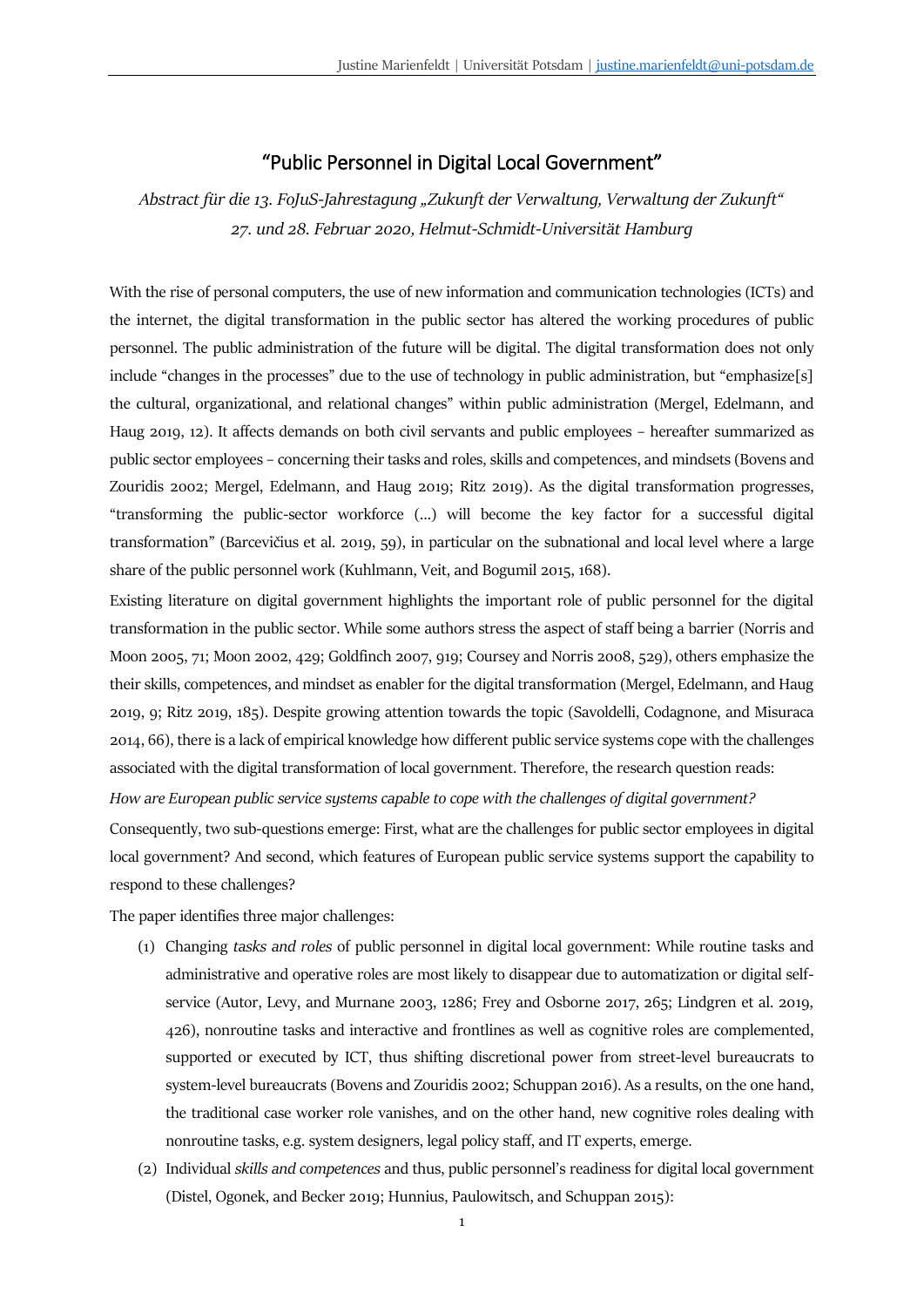A need for re- or upskilling occurs especially in IT skills but also in management and social skills (Schuppan 2014; 2009). Higher education qualifications and training of public personnel becomes more important (Pollitt 2012, 63).

(3) *Mindset*, which refers to the acceptance of altered work organization and day-to-day work in digital local government and to technology acceptance and intention to use, which depends on the perceived usefulness and perceived ease of use (Mergel, Edelmann, and Haug 2019, 9–10; Dukić, Dukić, and Bertović 2017; Venkatesh and Davis 2000), in order to overcome

In order to assess the European local public service systems' capability to respond to the aforementioned challenges, four quantitative and qualitative features are taken into consideration: local public employment quota, recruitment and career patterns, wages in local government, and continuous training (Demmke 2019; Kuhlmann, Veit, and Bogumil 2015; Kuhlmann and Wollmann 2019).

In open, position-based systems, more flexible recruitment and career patterns enable local governments to choose suitable employees on the principle of the best match between candidate's skills, competences, and qualifications and job requirements. However, as the wage gap between the public and the private sector for more highly educated employees, who are needed in the 'new' higher job positions with more nonroutine and cognitive tasks (e.g. IT experts, legal policy staff), is negative, it becomes difficult to attract them (de Casto, Salto, and Steiner 2013). As a consequence, wages are raised for this particular group of employees to improve the public sectors position when competing with the private sector, which results in a widening wage gap between the more and less 'requested' groups of employees (Demmke 2019, 380).

Closed, career-based systems have the advantage to react to the new demands by integrating the necessary skills and competences in the education and training curriculum to provide public personnel with the necessary tools for their tasks and roles in digital government; but do not fully exploit this potential (Mergel 2019, 166). The same applies for continuous training, lifelong education, skills and competences development, whose implementation was dramatically reduced due to austerity measures, and as a consequence, public sector employees are requested to proactively show personal initiatives to acquire the necessary competences (Demmke 2019, 380).

However, there is hardly any knowledge about public employment and the characteristics of public sector employees, at least in a comparative perspective and especially on the local level. This research gap concerns not only aspects such as the educational and professional background or prior experiences in the private sector (i.e. the characteristics of a *typical* public sector employee at the local level) but also knowledge about "work systems, quality and autonomy of work, teamwork, job control, measurement and change of competence" (Demmke 2019, 381). Moreover, the connection between institutional characteristics and structures and the capacity of local public service systems needs further examination in order to assess its role the digital transformation of local government.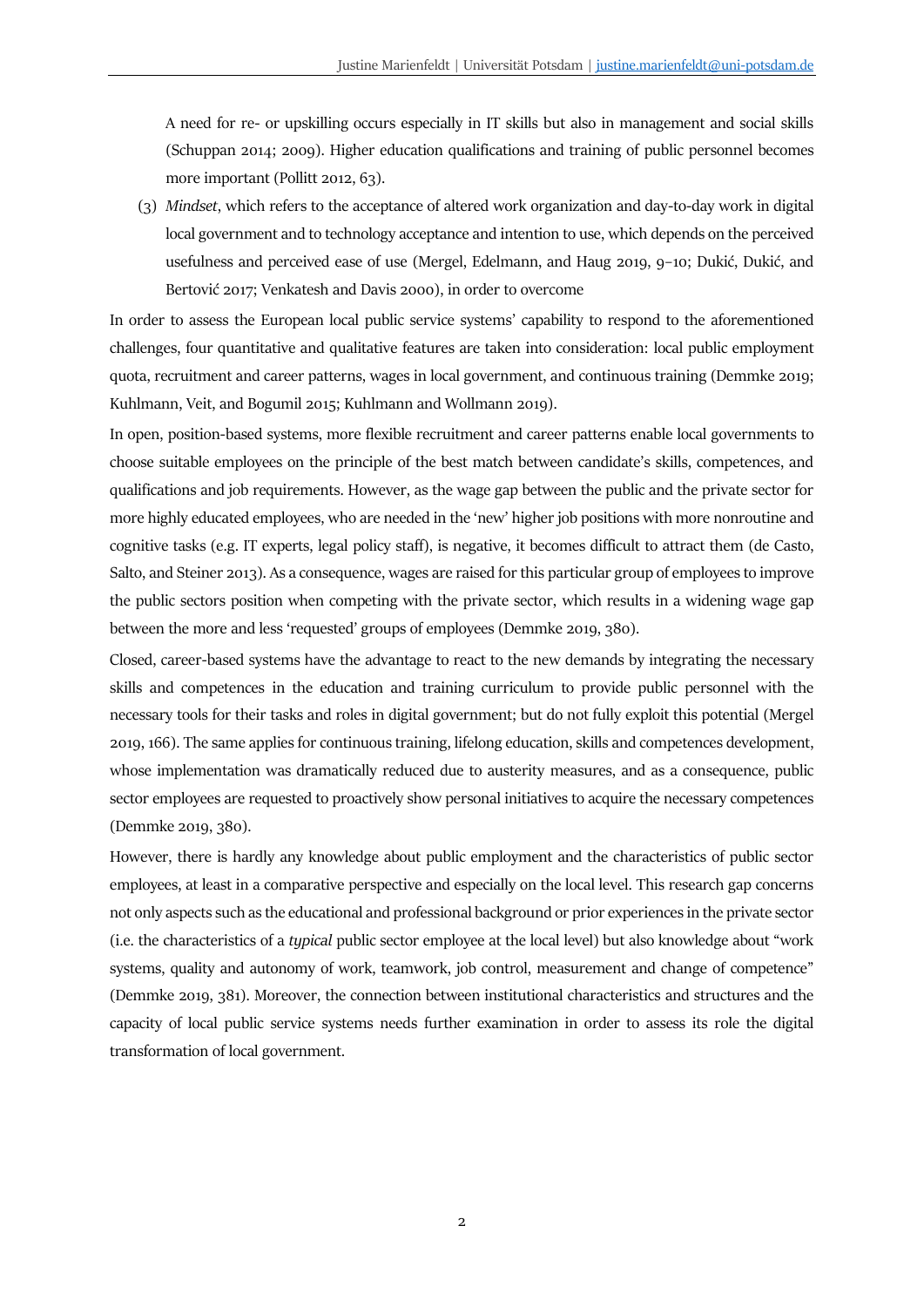## References

- Autor, David H., Frank Levy, and Richard J. Murnane. 2003. "The Skill Content of Recent Technological Change: An Empirical Exploration." *The Quarterly Journal of Economics* 118 (4): 1279–1333. https://doi.org/10.1162/003355303322552801.
- Barcevičius, Egidijus, Guoda Cibaitė, Cristiano Codagnone, Vaida Gineikytė, Luka Klimavičiūtė, Giovanni Liva, Loreta Matulevič, Gianluca Misuraca, and Irene Vanini. 2019. "Exploring Digital Government Transformation in the EU. Analysis of the State of the Art and Review of Literature." https://doi.org/10.2760/17207.
- Bovens, Mark, and Stavros Zouridis. 2002. "From Street-Level to System-Level Bureaucracies: How Information and Communication Technology Is Transforming Administrative Discretion and Constitutional Control." *Public Administration Review* 62 (2): 174–84. https://doi.org/10.1111/0033- 3352.00168.
- Casto, Francisco de, Matteo Salto, and Hugo Steiner. 2013. "The Gap between Public and Private Wages: New Evidence for the EU." https://doi.org/10.2765/54811.
- Coursey, David, and Donald F Norris. 2008. "Models of E-Government: Are They Correct? An Empirical Assessment." *Public Administration Review* 68 (3): 523–36.
- Demmke, Christoph. 2019. "Reform Der Öffentlichen Dienste Im Internationalen Vergleich." In *Handbuch Zur Verwaltungsreform*, edited by Sylvia Veit, Christoph Reichard, and Göttrik Wewer, 373–83. Wiesbaden: Springer VS. https://doi.org/10.1007/978-3-658-21563-7\_33.
- Distel, Bettina, Nadine Ogonek, and Jörg Becker. 2019. "EGovernment Competences Revisited A Literature Review on Necessary Competences in a Digitalized Public Sector." In *Wirtschaftsinformatik 2019 Proceedings*. https://aisel.aisnet.org/wi2019/track04/papers/1/.
- Dukić, Darko, Gordana Dukić, and Neven Bertović. 2017. "Public Administration Employees' Readiness and Acceptance of e-Government: Findings from a Croatian Survey." *Information Development* 33 (5): 525–39.
- Frey, Carl Benedikt, and Michael A. Osborne. 2017. "The Future of Employment: How Susceptible Are Jobs to Computerisation?" *Technological Forecasting and Social Change* 114: 254–80. https://doi.org/10.1016/j.techfore.2016.08.019.
- Goldfinch, Shaun. 2007. "Pessimism, Computer Failure, and Information Systems Development in the Public Sector." *Public Administration Review* 67 (5): 917–29.
- Hunnius, Sirko, Benedikt Paulowitsch, and Tino Schuppan. 2015. "Does E-Government Education Meet Competency Requirements? An Analysis of the German University System from International Perspective." In *Proceedings of the Annual Hawaii International Conference on System Sciences*, 2015- March:2116–23. IEEE Computer Society. https://doi.org/10.1109/HICSS.2015.255.
- Kuhlmann, Sabine, Sylvia Veit, and Jörg Bogumil. 2015. "Public Service Systems at Subnational and Local Levels of Government: A British-German-French Comparison." In *Comparative Civil Service Systems in the 21st Century*, edited by Frits M. van der Meer, Jos C.N. Raadschelders, and Theo A.J. Toonen, 2., 162– 84. Basingstoke/New York: Palgrave Macmillan.
- Kuhlmann, Sabine, and Hellmut Wollmann. 2019. *Introduction to Comparative Public Administration. Administrative Systems and Reforms in Europe*. 2. Cheltenham/Northampton: Edward Elgar.
- Lindgren, Ida, Christian Østergaard Madsen, Sara Hofmann, and Ulf Melin. 2019. "Close Encounters of the Digital Kind: A Research Agenda for the Digitalization of Public Services." *Government Information Quarterly* 36 (3): 427–36. https://doi.org/10.1016/j.giq.2019.03.002.
- Mergel, Ines. 2019. "Digitale Transformation Als Reformvorhaben Der Deutschen Öffentlichen Verwaltung." *Der Moderne Staat – Zeitschrift Für Public Policy, Recht Und Management* 12 (1): 162–71.
- Mergel, Ines, Noella Edelmann, and Nathalie Haug. 2019. "Defining Digital Transformation: Results from Expert Interviews." *Government Information Quarterly* 36 (4): 1–16.
- Moon, M. Jae. 2002. "The Evolution of E-Government among Municipalities: Rhetoric or Reality?" *Public Administration Review* 62 (4): 424–33.